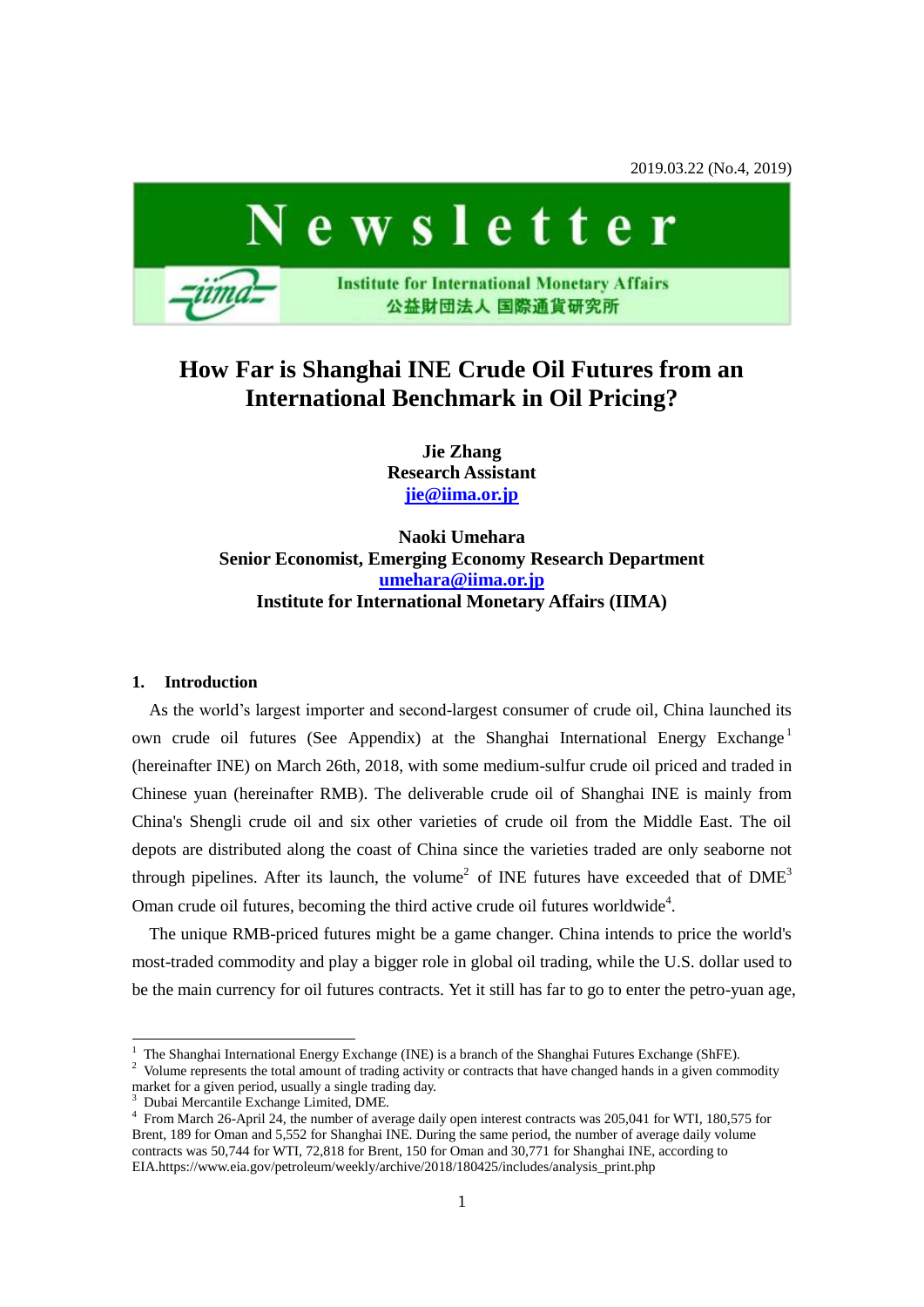the goal of establishing an Asian benchmark that will reflect the consumption and demand pattern of China and more broadly Asian is quite clear. Sooner or later, China would speed up the opening-up of its capital market and enhance RMB internationalization, too.

This month, INE crude futures are going to celebrate its first-year birthday. How far is INE crude oil futures from an international benchmark in oil pricing? Such an ongoing question grows with the uncertainty towards the future of INE, which is a part of China financial structural reform.

## **2. Asia-Pacific Region lacks its own crude oil benchmark**

At present, the global crude oil market has obvious geographic pattern with West Texas Intermediate (hereinafter WTI), the underlying commodity of New York Mercantile Exchange's (hereinafter NYMEX) oil futures contracts, and the North Sea Brent Crude Oil Futures Contract (hereinafter Brent), formed by the Intercontinental Futures Exchange (hereinafter ICE), and the DME Dubai contract (hereinafter Dubai). Among the three, WTI crude oil and Brent crude oil are the world's first-class benchmark crude oil, while Dubai crude oil is still in the subordinate status as second-class benchmark crude oil.

The Suez Canal divides the global oil market into two regions: the eastern and the western. For the western region, WTI is functioned to reflect the market condition of North America market, and Brent is usually referred to by the European market.

The situation in the Eastern is more complicated. It can be further divided into the Middle East market (supply center, e.g. Dubai), Southeast Asia market (trade center, e.g. Singapore), and Northeast Asia market (consumer and product oil supply place, e.g. China). As the largest supply area, the Middle East's supply share to the Western region is not much, while that to China, India, Japan, South Korea and other Asian regions continues rising. Although it is at second-class, Dubai crude oil and its sister oil product, Oman crude oil, are functioned as the benchmark for nearly all the Eastern region market.

The current pricing situation is not beneficial to Asian-pacific region, especially to China, the biggest buyer of oil. Reasons are as followed. In the Asia-pacific area, the supply-demand relation is seriously imbalanced. It has a large population with great energy demand surpassing North America and Europe since 2004 but has quite small crude oil production. That results in high dependency on imported oil. For China, its dependence on imported oil has reached 68.6% in 2017, while that number was  $51.9\%$  in 2009<sup>5</sup>.

Obviously, the crude oil supply-and-demand condition varies from that of Middle East. Dubai price is not seen as the most suitable source of market pricing for the other parts of Eastern

 $\overline{\phantom{a}}$ 

<sup>5</sup> Report "Development of Oil and Gas Industry at Home and Abroad in 2017" by China National Petroleum Corporation Economic and Technological Research Institute. <http://news.cnpc.com.cn/system/2018/01/17/001675468.shtml>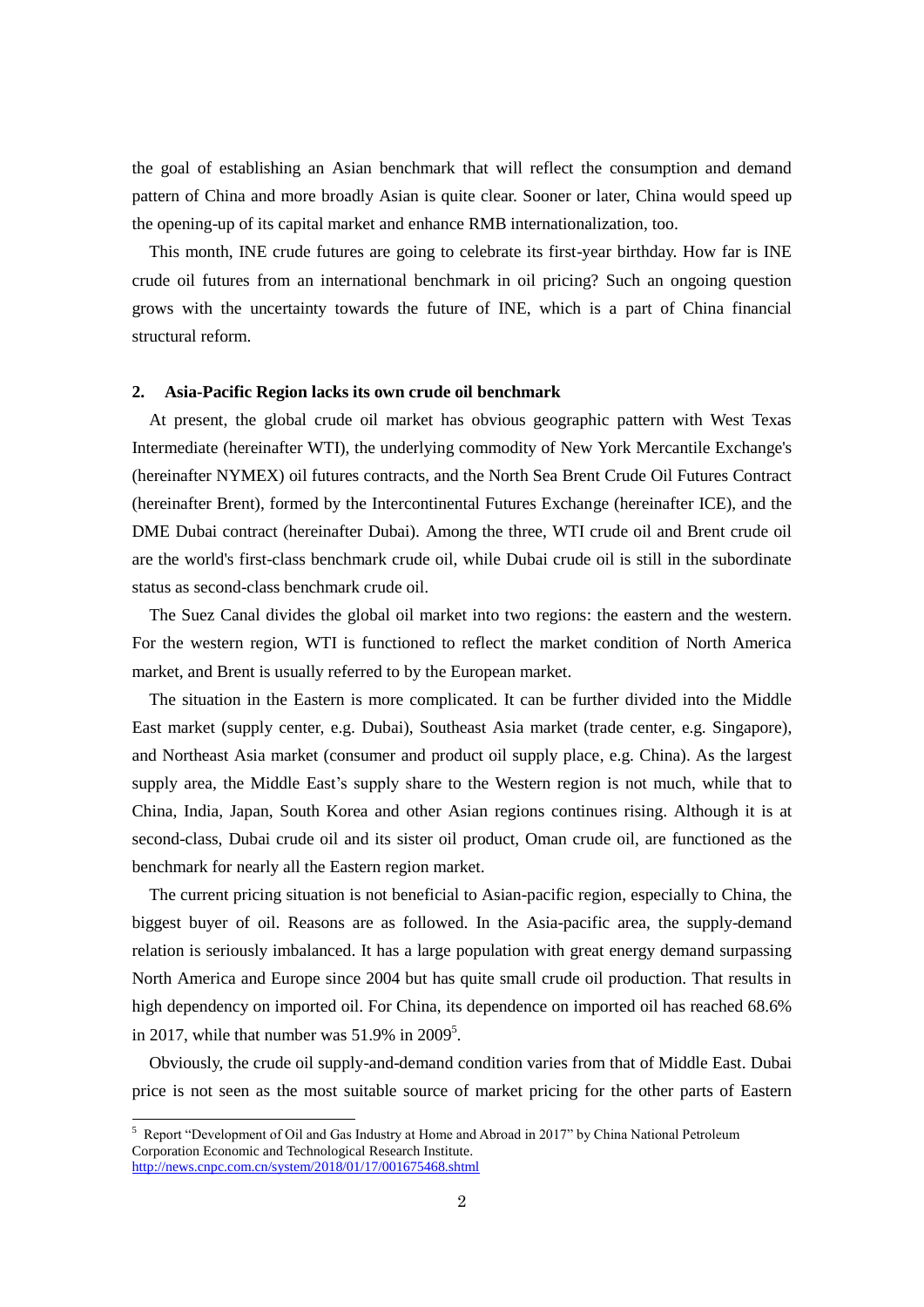region outside the Middle East. In addition, it is not favorable to be a price acceptor in a passive position as the supplier of the Middle East, Organization of Petroleum Exporting Countries (OPEC) is often turbulent due to historical and geopolitical reasons, causing instability and uncertainties in the oil supply and pricing processes.

Therefore, Asia-pacific market should have its own independent crude oil market with benchmark crude oil futures which provide pricing benchmarks and risk aversion tools for crude oil related infrastructure and commercial activities. Adjustment towards the market preference changes could be made in time then.

Although India, Japan and Russia had made attempts to gain the status as regional crude oil pricing centers by listing and trading crude oil futures, but most of them ended up being stuck at a plateau due to certain disadvantages.

Also, crude oil futures can make industrial funds and financial capital closely integrated. Crude oil prices are closely related to macroeconomics, industrial policies, geopolitics, and speculative funds. International oil producers, traders and consumers use the derivatives of crude oil and its downstream products to manage forward price risks, while financial funds use crude oil futures as an important category of asset allocation regarding its low correlation with stocks and bonds.

Therefore, it is reasonable for China to list its own oil futures and promote the usage of RMB in crude oil transaction for payments, in order to speed up the opening-up of Chinese capital account. Also, shifting just part of global crude oil trade into RMB will strengthen the RMB liquidity in the global market. If successful, it could also push forward shifting other product payments in RMB, such as metals and mining raw materials.

## **3. Establish the China price: The second-time of opening the crude oil futures market**

China once failed in launching crude oil futures. The first time for China to introduce the oil futures products dates to the early 1990s (See Table 1). Nanjing Oil Exchange opened in 1992 and listed the first oil futures in 1993, along with Shanghai, Beijing, Guangzhou and other oil futures exchanges launching the futures products subsequently. However, in April 1994, the State Council called for a moratorium on those oil futures, which were still in their infancy, instead introduced a policy to reform the national oil circulation system: The imported crude oil and refined oil products would be uniformly allocated and priced by the State. Over a decade, the price of China's crude oil is directly determined and adjusted by the National Development and Reform Commission (hereinafter NDRC) with the reference to the international prices.

The second-time launch of Chinese crude oil futures is well prepared by Chinese government. After nearly 10 years with a much more strengthened economical condition, China's government decided to restart the oil futures in 2014. This time, it started with the fuel oil, the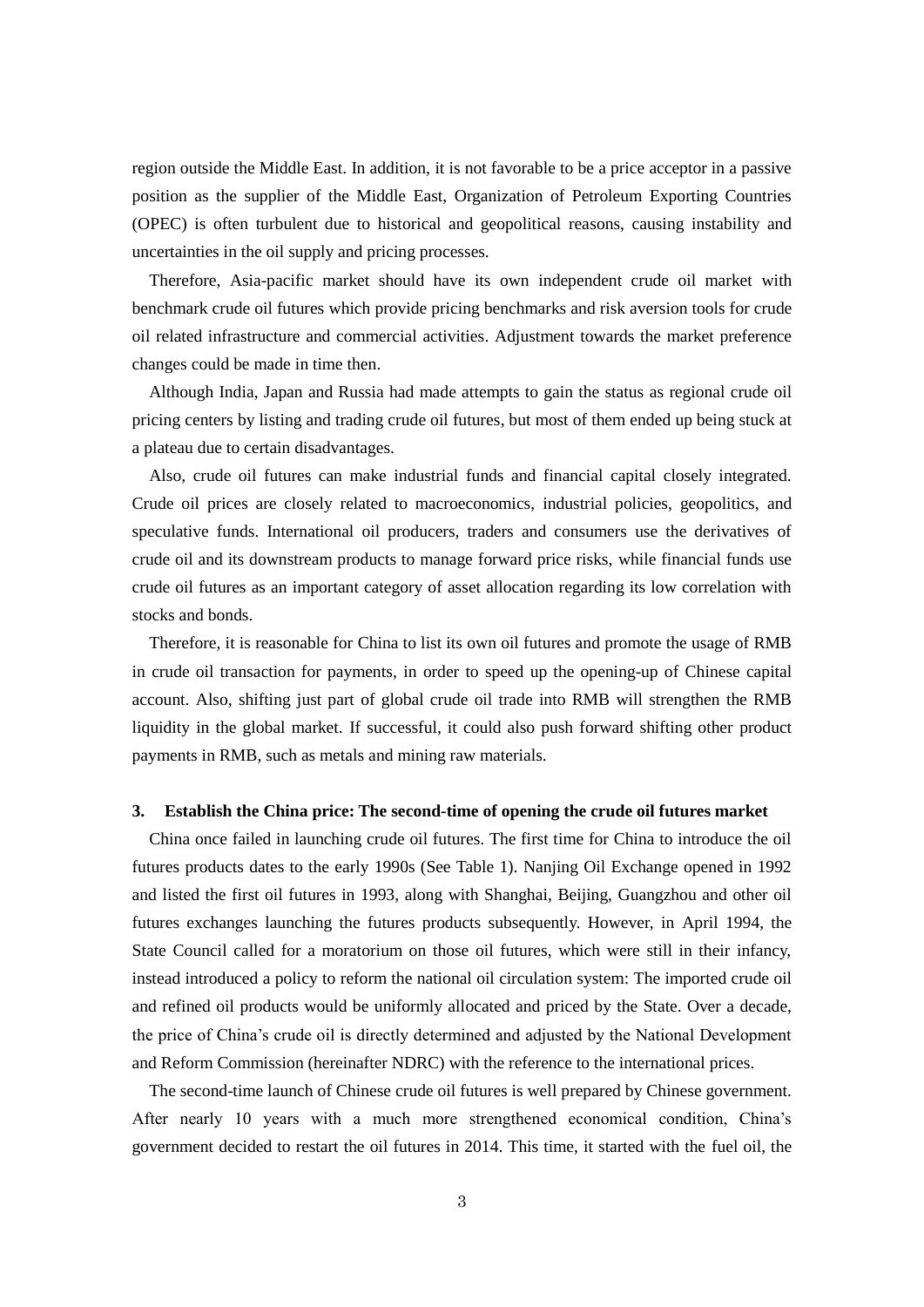most market-oriented one among all the petroleum products. In 2004, Shanghai Futures Exchange (hereinafter ShFE) launched its first fuel oil futures. With the successful experience from fuel oil futures, the introduction of Shanghai crude oil futures was actively planned. On the Fourth National Financial Work Conference in 2012, Mr. Guo Shuqing, the Chairman of the China Securities Regulatory Commission (hereinafter CSRC), officially proposed that "China will launch the third global oil futures market to compete for oil pricing power".

Carrying out futures trading requires an advanced level of marketization. The biggest doubt for China in the launch of crude oil futures is its highly concentrated crude oil market, which is dominated by the three biggest National oil companies, which are PetroChina Company Limited, Sinopec Group, and China National Offshore Oil Corporation.

What cannot be rejected is that promoting the RMB's free convertibility in capital account has already become a major issue in China's financial reform. After realizing the RMB's free convertibility of the current account in 1996, China began to steadily promote the RMB's free convertibility of capital account and the pace of it has accelerated in recent years. In July 2015, the central bank canceled the quota limit for overseas institutions to invest in China's bond market. In February 2016, the central bank again made substantial adjustments and reforms in terms of relaxing market access management, including expanding the scope of overseas investors. In July 2017, the northbound trading through Hong Kong-Shanghai Bond Connect<sup>6</sup> was allowed.

Take that background into consideration, it can be inferred that after a long-time preparation, establishing INE crude oil futures is a part of promoting the capital account liberalization, and positioned as an international market open to investors around the world since the inception.

 $6$  The regime allows Hong Kong and foreign investors to trade certain mainland-listed bonds from Hong Kong Stock Exchange.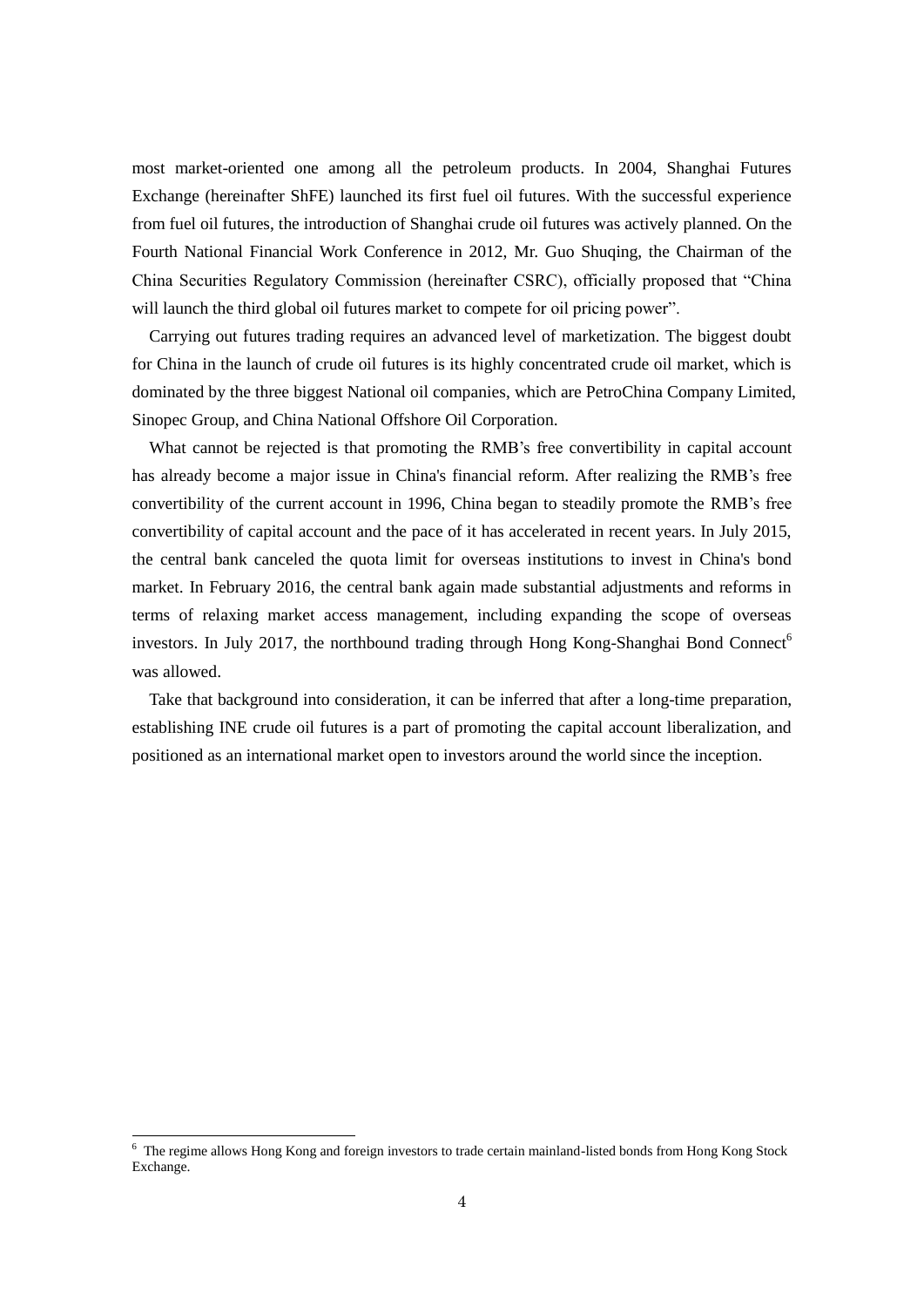| <b>Time</b>     | <b>Events</b>                                                                               |
|-----------------|---------------------------------------------------------------------------------------------|
| 1992            | Nanjing Oil Exchange launched the first crude oil futures                                   |
| 1993            | Shanghai and other cities opened Oil Exchanges                                              |
| 1994            | Crude oil futures exchanges were shut down in succession                                    |
| 2004            | Shanghai Futures Exchange relaunched its first fuel oil futures                             |
| 2006            | Willingness for restarting crude oil futures became increasingly strong                     |
| 2012            | The Futures Trading Regulations were amended and foreign investors<br>could trade           |
| 2013            | CSRC approved and officially established INE                                                |
| 2014            | CSRC agreed to list crude oil futures                                                       |
| 2015            | CSRC announced the document named Administration of Futures<br>Trading for Overseas Traders |
| 2017            | CSRC clarified the trading regulation of INE                                                |
| 2018 March 26th | Shanghai INE Crude oil futures were officially listed                                       |

**Table 1: China Oil Futures Market Sequence**

# **4. The performance of INE crude oil futures**

## **(1) INE crude oil futures became a hit immediately after its launch**

The timing of establishing INE crude oil futures is well planned with several advantageous factors strengthening its launch in 2018. First is the politically active prospective of China's crude oil market. In view of the strategically increasing reserve of the crude oil, the imports volume has continued rising in recent years. During the past 6 years, the crude oil import volume increases year by year. In 2017, China and spent 11.02 billion yuan importing 419.57 million tons of crude oil, which increased by 42.7% and 10.1% separately compared with  $2016<sup>7</sup>$ . The gap between the average daily demand of 11.5 million barrels and the average output of 4 million barrels in 2016 makes China the world's largest oil importer. U.S. Energy Information Administration (hereinafter EIA) predicted that by 2030 China will replace the United States and become the world's largest oil consumer<sup>8</sup>.

Second is the construction of bonded crude oil depots which guarantee China futures delivery. China has a large number of crude oil bonded depots that have been completed or can be put into use in near future as import terminals in Ningbo, Zhoushan, Qingdao and Dalian, which are important transit points for oil companies in the North East Asia region.

Third are the sufficient domestic potential participants. Opening the right for non-nation-owned companies to import crude oil contributes to the market activities. According to the Ministry of Commerce, the total import quota for 32 non-state-owned enterprises reached

<sup>&</sup>lt;sup>7</sup> CNPC, <http://news.cnpc.com.cn/system/2018/03/15/001681156.shtml>

<sup>8</sup> U.S. Energy Information Administration (EIA), https://www.iea.org/weo/china/cn/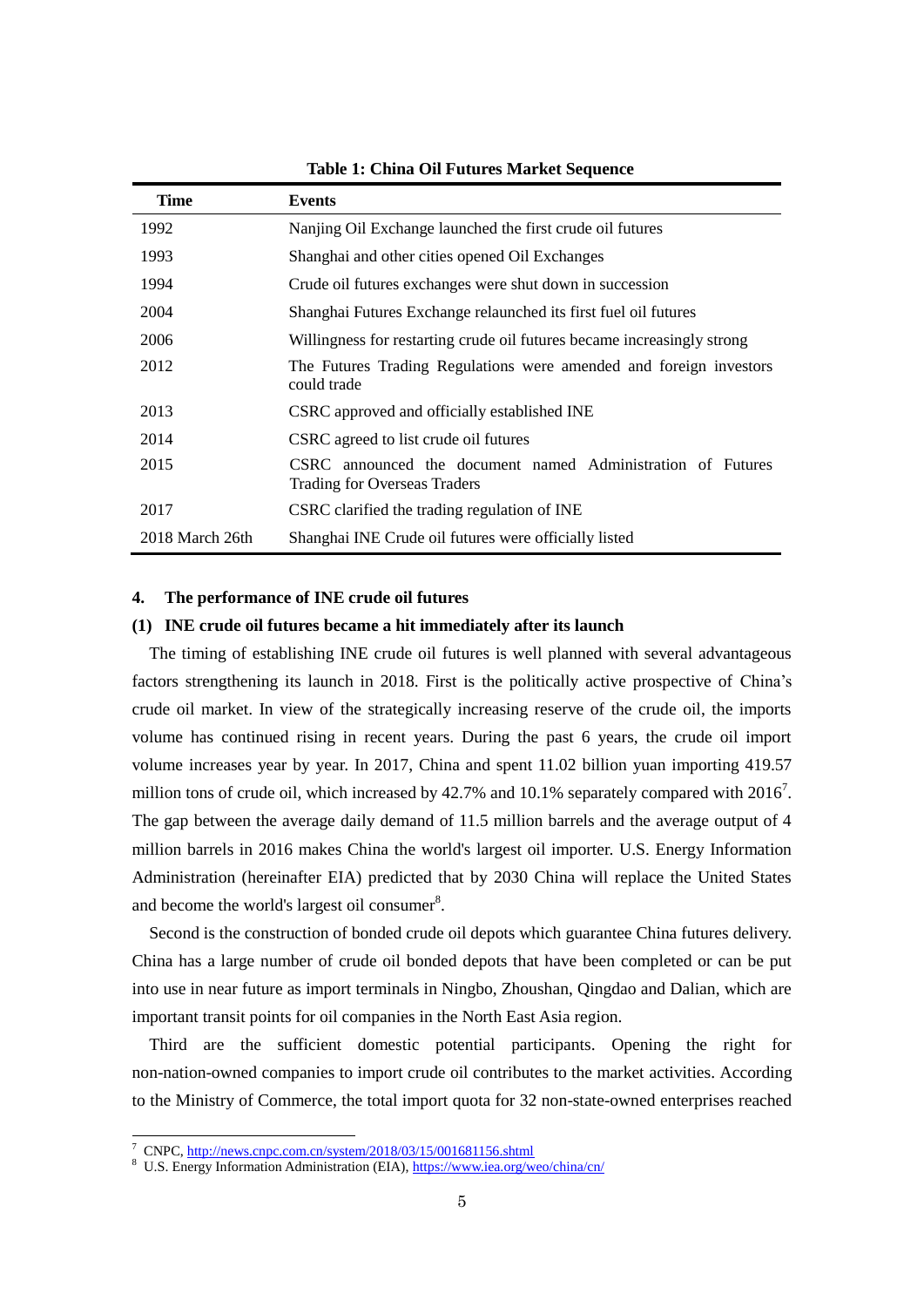22.92 million tons, an increase of 4.7% compared with 2016.

With the advantages mentioned above, the INE crude oil futures immediately became a hit after it came out. In June 2018, three months after its launch, INE's RMB-denominated crude oil futures contracts exceeded Dubai Mercantile Exchange in trading volumes, taking over the third position of the world most popular benchmark. In the end of September, the contracts traded on INE occupied a 6% share of the global market according to Reuters (See Figure 1). From the perspective of market participation, INE crude oil futures accounts exceeded 30,000 by September 2018, of which 15% are mainly securities companies, fund management companies, trust companies and other financial institutions, indicating the strong demand of asset management companies for crude oil futures in China. And the proportion of international investors has increased to about 15% in September from 5% in July. Oversea investors mainly come from Hong Kong, Singapore, the United States and the United Kingdom.



<sup>(</sup>Source) Reuters 10

## **(2) The vulnerability of INE futures and the pricing problem**

The vulnerable price pattern occurred, which might be related to the composition of the INE market. From September to December 2018, some violent fluctuations emerged regarding its trading volume and price after the favorable outlook during the previous six months (See Figure 2), which might be an early warning for the potential systemic risk. When looking into the make-up of the participants behind the prosperous INE market, it is found that the future volume<sup>11</sup> is significantly higher than open interest<sup>12</sup> compared with other futures products (See Figure 3). The ratio of open interest to volume in futures contracts is an important reference to

 $\overline{a}$ 

 $9$  Million contract unit per year with 1,000 barrels per unit.

 $10$  Reuters:

https://www.reuters.com/article/us-crude-oil-futures-china-analysis/chinas-flawed-futures-contract-pushes-oil-trade-t o-record-high-in-2018-idUSKBN1OB0K7

 $11$  Volume refers to the quantity of contracts traded in a given period.

<sup>&</sup>lt;sup>12</sup> Open interest denotes the number of active contracts.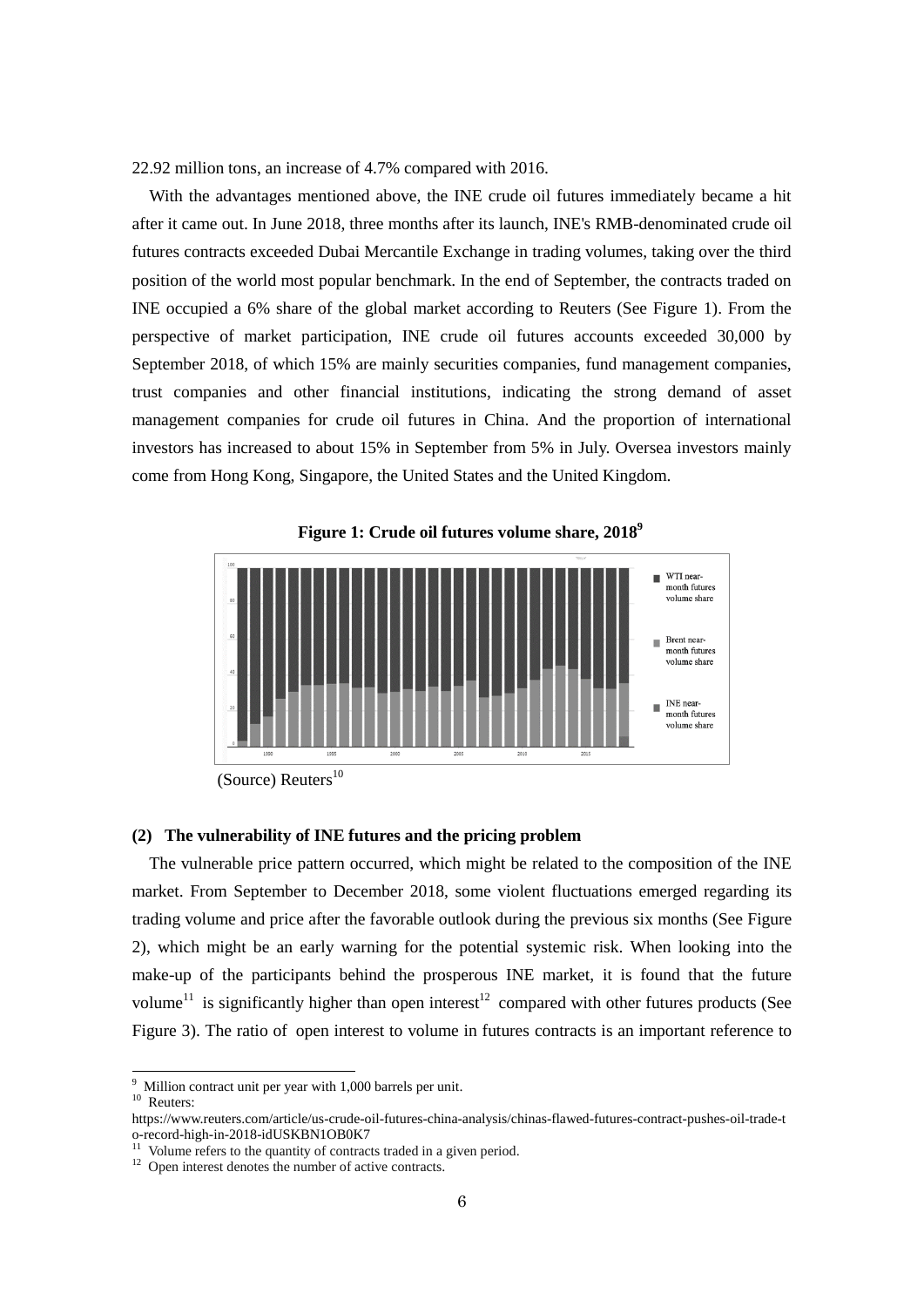measure the tendency for short-term investment activity. The ratio captures speculative market activity under the assumption that the majority of speculators prefer to get in and out of the market in a short period of time, in contrast to futures traders who are not engaging in speculation. Hence a speculator taking opposite positions (buying and selling contracts) in the market within days or weeks will generate an increase in monthly registered volumes but little change in monthly open interest. So, changes in this ratio would potentially capture changes in speculative activity<sup>13</sup> and reflect whether or not a trading market is healthy and stable<sup>14</sup>. Therefore, there is possibility that currently in INE futures market, the proportion of speculators, who mainly conduct short-term trading and try to make a profit from price fluctuation, are greater than that of hedgers, who trade with the attempt to reduce risk or volatility. Although speculators may increase the amount of information in the market, a large proportion of speculators may sometimes drive short-term prices fluctuation easily, or occasionally send the price of an asset too high or too low. Because they are willing to take on greater risk than typical buy-and-hold investors and interested in emotions and anxieties that drive the market rather than the actual value of an asset.

It still requires a long process for international participants to hedge with INE crude oil futures. As INE was just listed within a year, investors are still using WTI and Brent as the basis for futures hedging. In the future, more and more companies might choose INE hedging as INE spot market usage increases. For example, the transaction between Shell group and Sinopec United Petrochemical Company was priced in INE.



**Figure 2: Shanghai Crude Oil Futures Performance, 2018**

(Source) INE

<sup>13</sup> Robles M, Torero M, Von Braun J. When speculation matters[R]. 2009. https://ageconsearch.umn.edu/record/49999/files/ib57.pdf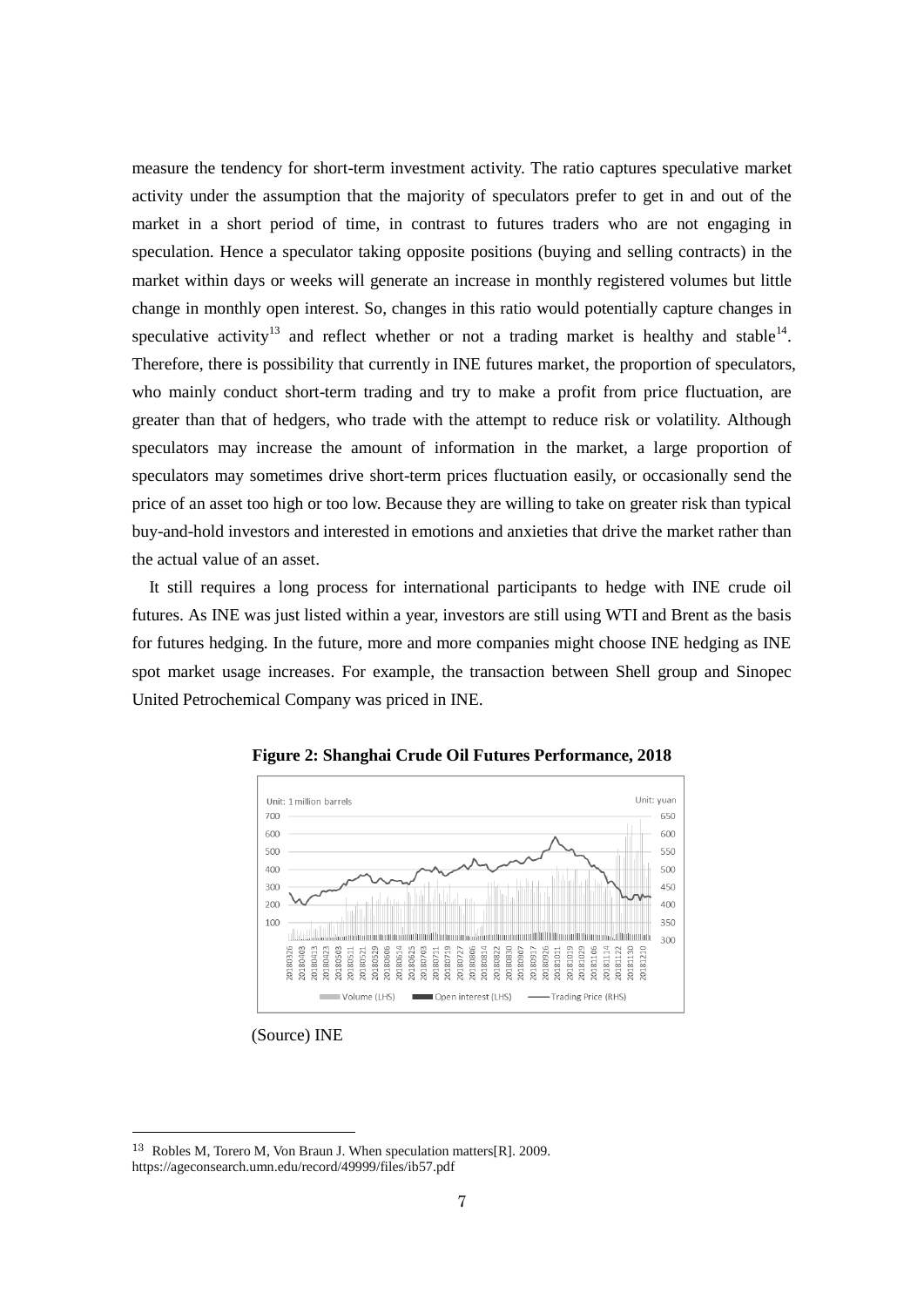

**Figure 3: Ratio of Open Interest to Volume, 2018**

(Source) ICE and INE

Considering the price discovery process (Or price discovery mechanism)<sup>15</sup> of INE futures, its price is weakly related to the crude oil market fundamentals of China. Since the launch of INE crude oil futures, its price pattern has been correlated with Brent and WTI crude oil futures, the gap of which has not exceeded  $\pm 10$  U.S. dollars (See Figure 4 and Figure 5).



**Figure 4: Price Difference between Brent and INE, 2018**

(Source) ICE and INE

<sup>&</sup>lt;sup>15</sup> The process of determining price of asset in the marketplace through interactions of buyers and sellers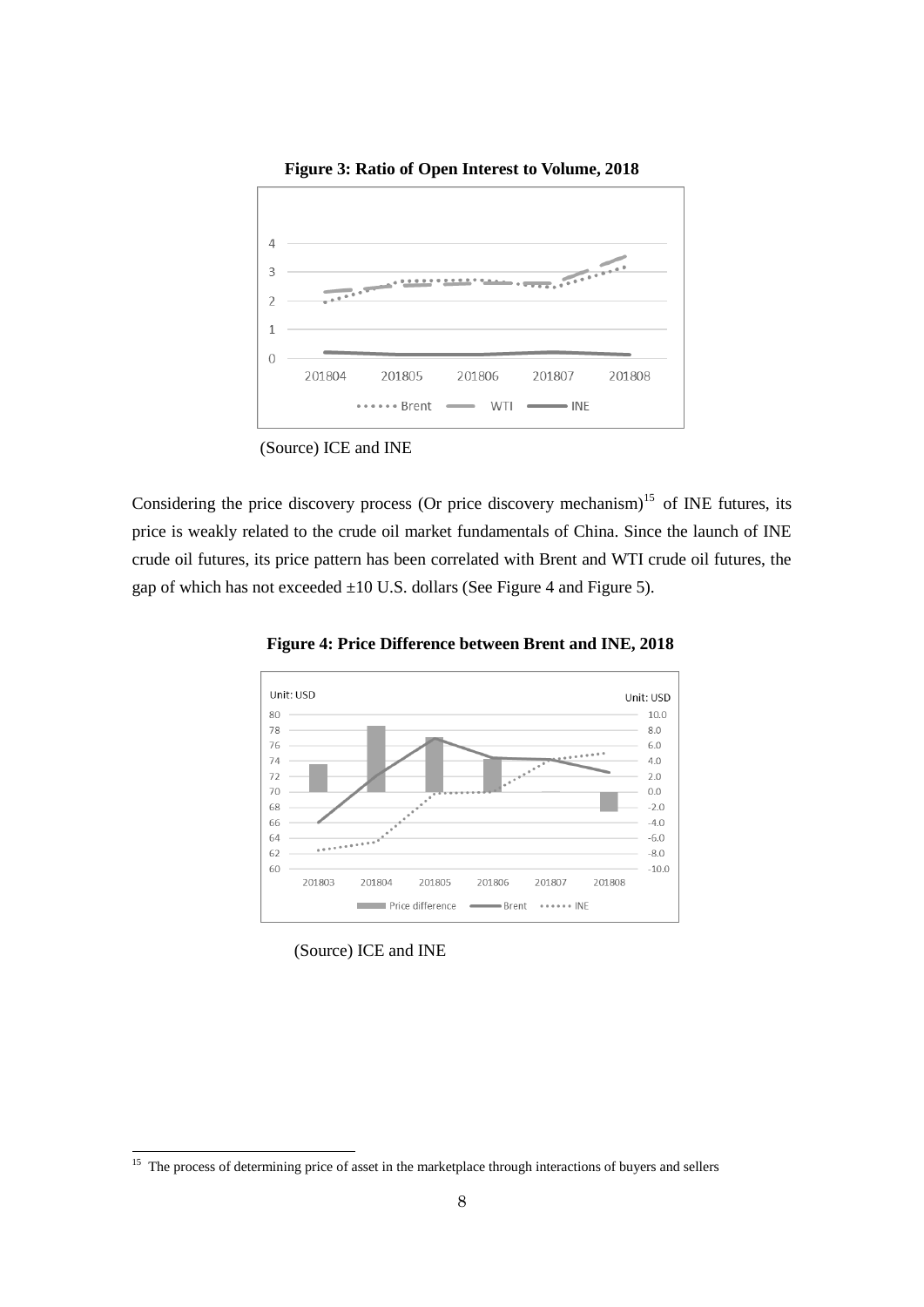

**Figure 5: Price Difference between WTI and INE, 2018**

INE futures product is not fully reflecting the crude oil supply and demand of a country/region. In mature markets, such as NYMEX for WTI trading, futures prices have strong guidance on spot prices, or have strong price discovery functions. From 2017 to September 2018, U.S. commercial crude oil inventories and WTI settlement prices showed a significant negative correlation, which means there is a high degree of conformity between WTI and U.S. commercial crude oil inventories (See Figure 6). When looking into the INE crude oil price (See Figure 7), currently, there is no obvious negative correlation between the price and crude oil processed, nor crude oil consumed. It is still unable to conform to the fundamental situation of China's crude oil market.



**Figure 6: Correlation between WTI and U.S Crude Oil Stocks**

(Source) EIA

<sup>(</sup>Source) ICE and INE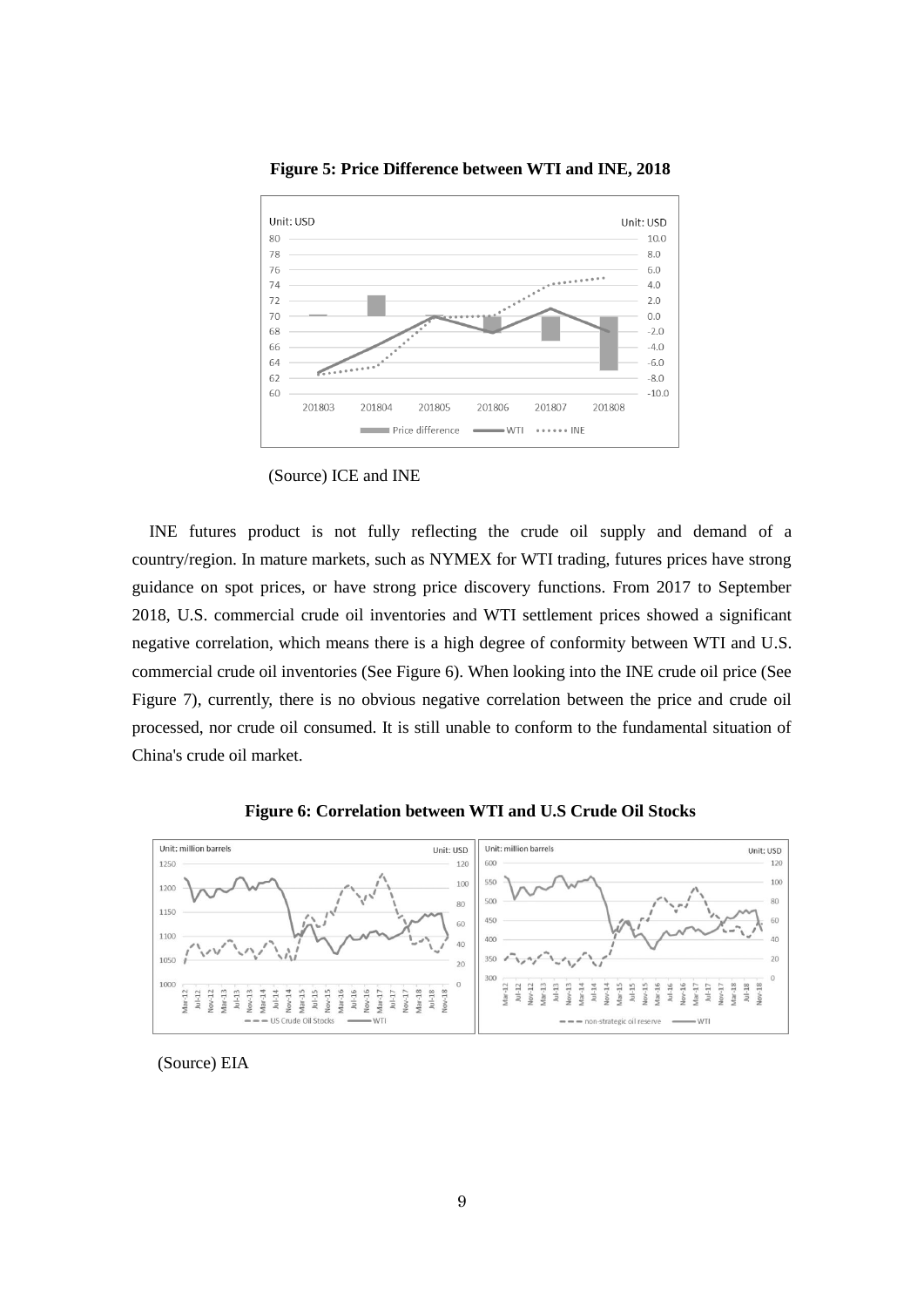

**Figure 7: Correlation between INE and China Commercial Crude Oil, 2018**

(Source) EIA and INE

#### **5. Contradiction between INE crude oil futures and Chinese financial reform**

Except for the speculative short-term trading feature of INE crude oil trader mentioned before, the core barrier for INE to become an international pricing center lies in several contradictions during the financial reform process of China.

# **(1) INE and the monopoly of China's oil market**

From the successful cases of the commodity futures market of the United States, carrying out futures trading requires a high degree of marketization and the active participation of companies in upstream and downstream. But this problem is complicated in China.

China's oil market is dominated by three biggest national oil companies mentioned before. The three have formed a mature and complete industrial chain from exploitation and refining in upstream, to sales in downstream. As for the oil pricing system at present, the price of crude oil in upstream is fixed by the oil enterprises referring to the corresponding foreign oil, while the price of refined oil in downstream is adjusted by the NDRC referring to the average prices of Brent, Dubai and Cinta<sup>16</sup> in 10 working days.

Hence, it is reasonable to take INE crude oil futures prices into consideration in the future to not only shorten the pricing cycle, but also to reflect the real supply and demand situation of the China market. But here comes an obvious paradox. The three national oil companies, which are the largest crude oil producer, importer, smelter and distributor of the country, are so strong as to decide the price within the group. No participation of them in the crude oil futures market might directly bring about the failure to the market, but full participation might result in prices manipulation, because no one wants to compete with them. Also, the possibility that the three companies may intervene the market "unintentionally" still exits.

To ease this contradiction and foster INE futures, China has made attempt. In 2015, it approved the crude oil import licenses to private refineries. Therefore, private refineries

<sup>16</sup> Indonesian crude oil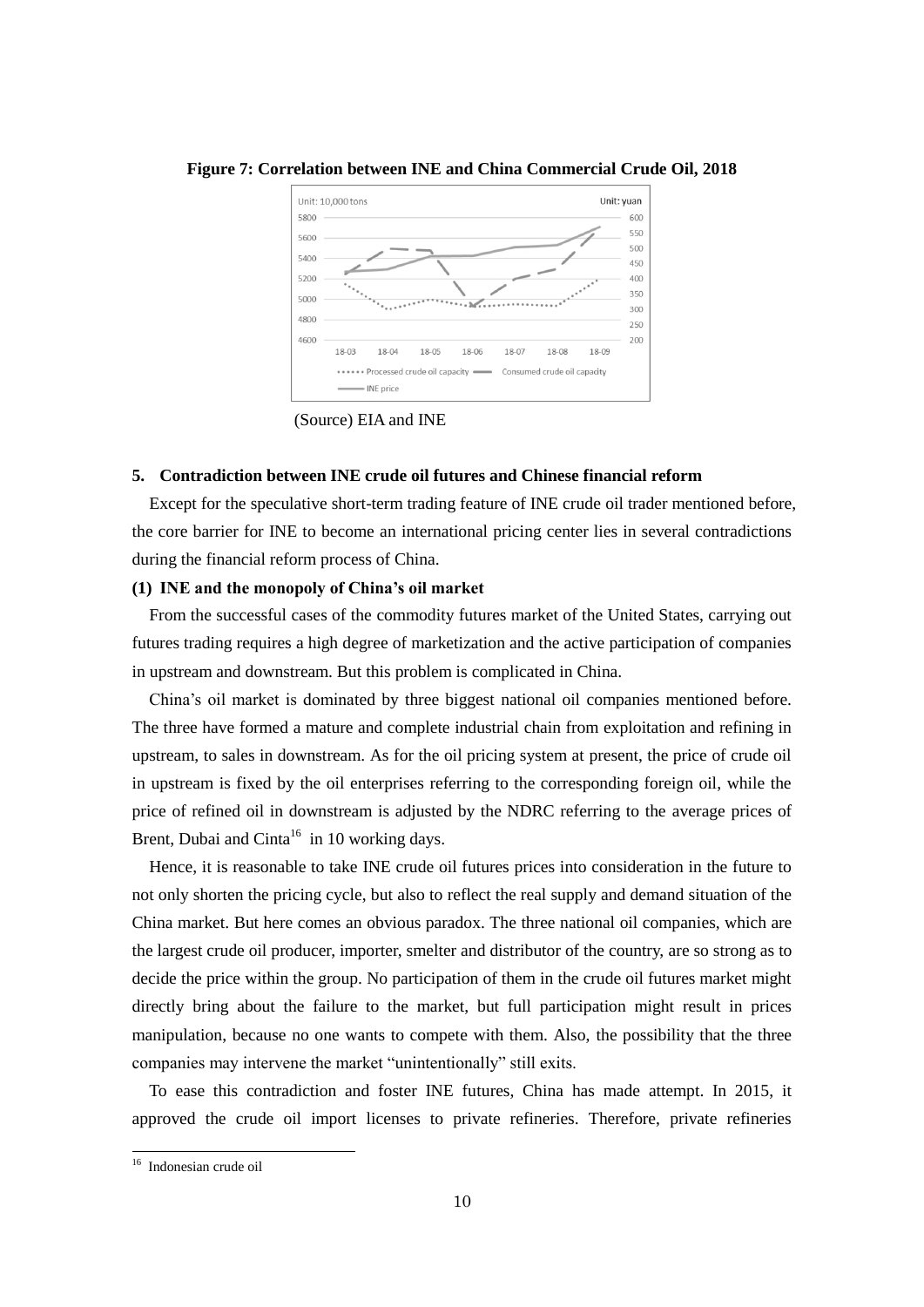developed rapidly and actively contributed to the international marginal oil demand. As the crude oil market is getting more and more liberalized, INE price would gradually functions as an authoritative futures price, and then further promote the reforming process of China's oil industry to be market-oriented.

## **(2) Dilemma of calling for participation of international investors**

As INE is designed to be an international platform which enables foreign economic institutions to participate in the transaction, foreign capital should be allowed to transfer money into the platform and withdraw earnings using foreign currencies or even in RMB. In turn, China's financial institutions are supposed to share the benefits brought by external capital and learn the ability to survive from external risks. Fact is that although the INE crude oil became an immediate hit in the market, China's crude oil futures remain far behind the mature contracts in Europe and the U.S. in pricing power due to the dominant influence of Chinese traders.

The regulators have recognized that the process of liberalizing capital flows is risky based on the historical experience. Freer capital flows can be accompanied by sudden reversals on economic growth and inflation, due to the huge movements in the exchange rate and financial instability.

The trade-off between freer capital flows and stability in RMB has also become a major policy issue. Faced with such dilemma, Chinese policymakers favor sequencing capital account liberalization to withstand the adjustment of free capital flows. In particular, inflows are liberalized more than outflows especially after 2016. It can be proved by the fact that official and institutional investors have been granted greater freedom to undertake capital account transactions, compared with non-state-owned corporations and private financial institutions.

The participation of international investors will inevitably impair the controlled management method by Chinese government. At present, INE still implements the quota management for foreign investment, so the accuracy and credibility of INE pricing is also affected

# **(3) Capital liberalization in a Chinese method**

According to the Mundell-Krugman's impossible triangle theory originated in the 1960s-1970s, it is impossible to achieve all three of the following desirable objectives of international monetary arrangements: a fixed foreign exchange rate, free capital movement without capital controls, an independent monetary policy. In other words, a central bank can only pursue two aims out of the three mentioned above simultaneously. For example, if a country liberalizes international transactions under a pegged rate system, capital will move from a low-interest rate country to a high-interest country. This would make it very difficult to maintain an independent monetary policy.

For China's case, Mr. Zhou Xiaochuan, the former head of the People's Bank of China, pointed out that with the countries' expansion, the policy definition of the three items of the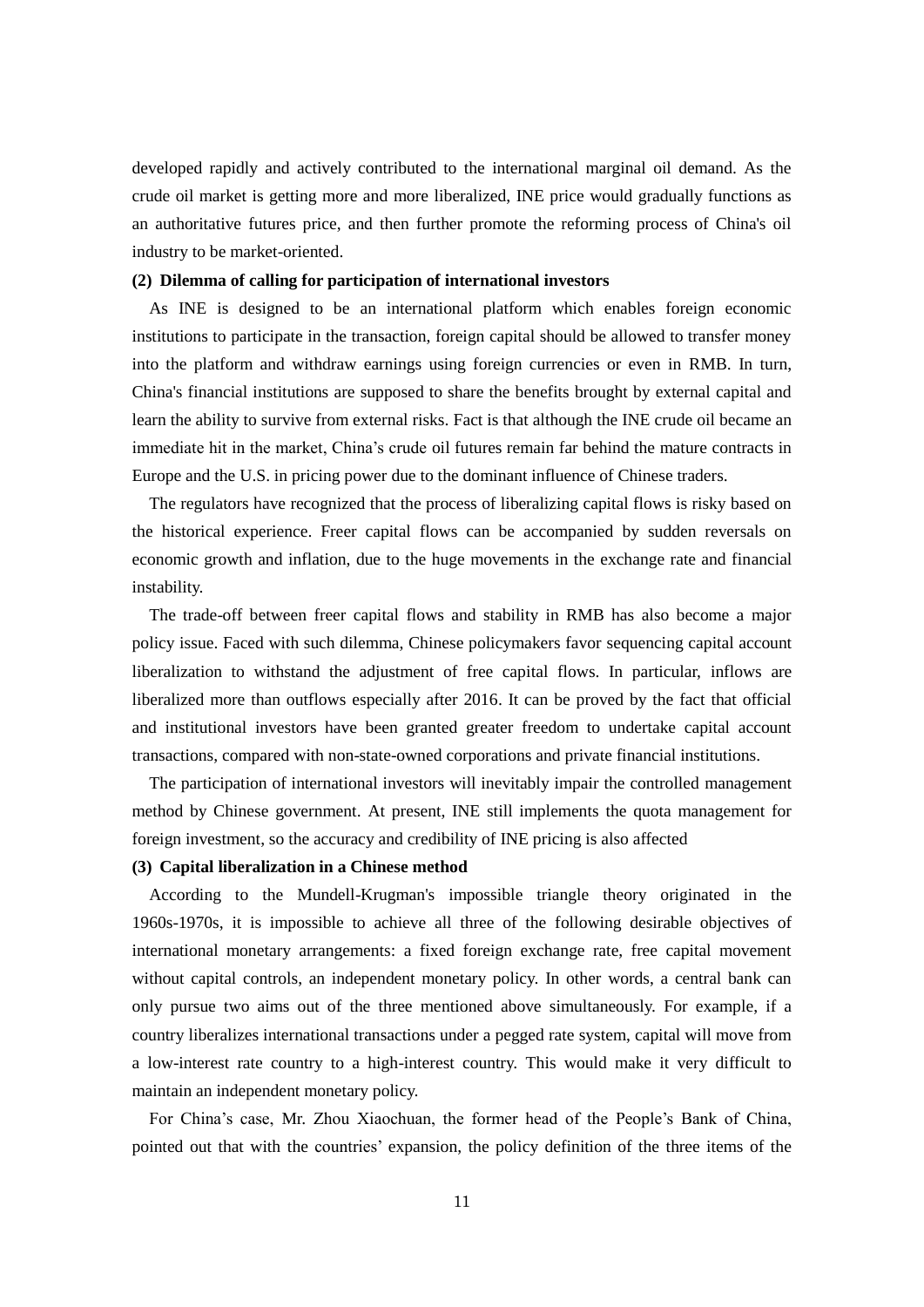triangle has been blurred. Chinese Economy is facing dynamic evolution. Therefore, from a transitional economic point of view under that situation, People's Bank of China has the capabilities to discover some standpoints in the dynamic triangle and keep the three aims moving in the same direction stably and steadily.

Capital account liberalization in China has been carefully sequenced, gradual and heavily managed by the authorities. In particular, the pace of reforms has not been steady; sometimes the pace has slowed, such as in the late 1990s Asian financial crisis or the 2008 global financial crisis when capital outflow and financial stability concerns were heightened.

The action of promoting INE crude oil futures reflects that China is facing the reform directly and getting ready for an economic reform now. The circuitous style of solving problem favored by Chinese government may not work well and even create new ones regarding this issue.

# **6. Conclusion**

As is seen above, INE crude oil futures are initially designed as a crucial tool for China to take a leading role in benchmarking crude oil in the world market as well as to achieve its financial reform in the long run. However, behind its satisfying performance during the first six months, some problems and worries emerged.

One of the biggest problems is the vulnerability of INE futures and its failure in reflecting the real condition of the market, which are caused by the unreasonable participant composition and the overdependence on international prices. With the expectation to be an international platform for global participants, however, INE turns out to be mainly a Chinese market for Chinese traders who even don't trade based on market fundamentals. As a result, the inconsistent trading volume is less helpful for international traders to refer to as a financial hedge, and therefore hinders the INE's further development and financial reform strategy of China.

There are four features of the approach of China's financial reform: the stability of the macroeconomic financial market matters the most; alert to the capital flight; extreme cautious about the liberalization of the foreign exchange system; and the financial reform regarding marketization has slowed.

Considering the special situation of Chinese crude oil market, how to promote the proper participation of monopoly oil companies in the INE crude oil futures market; how to encourage domestic market to refer to INE crude oil futures as the benchmark; and how to reduce the interference of national price control, all the above are challengeable. It might be good for China to start by limiting the state's role in allocating capital and let the markets operate freely, so that asset price can reflect the reality.

In addition, an exchange rate pricing mechanism that can meet the requirement of an international futures market is demanded. Regarding the China's circuitous style of solving the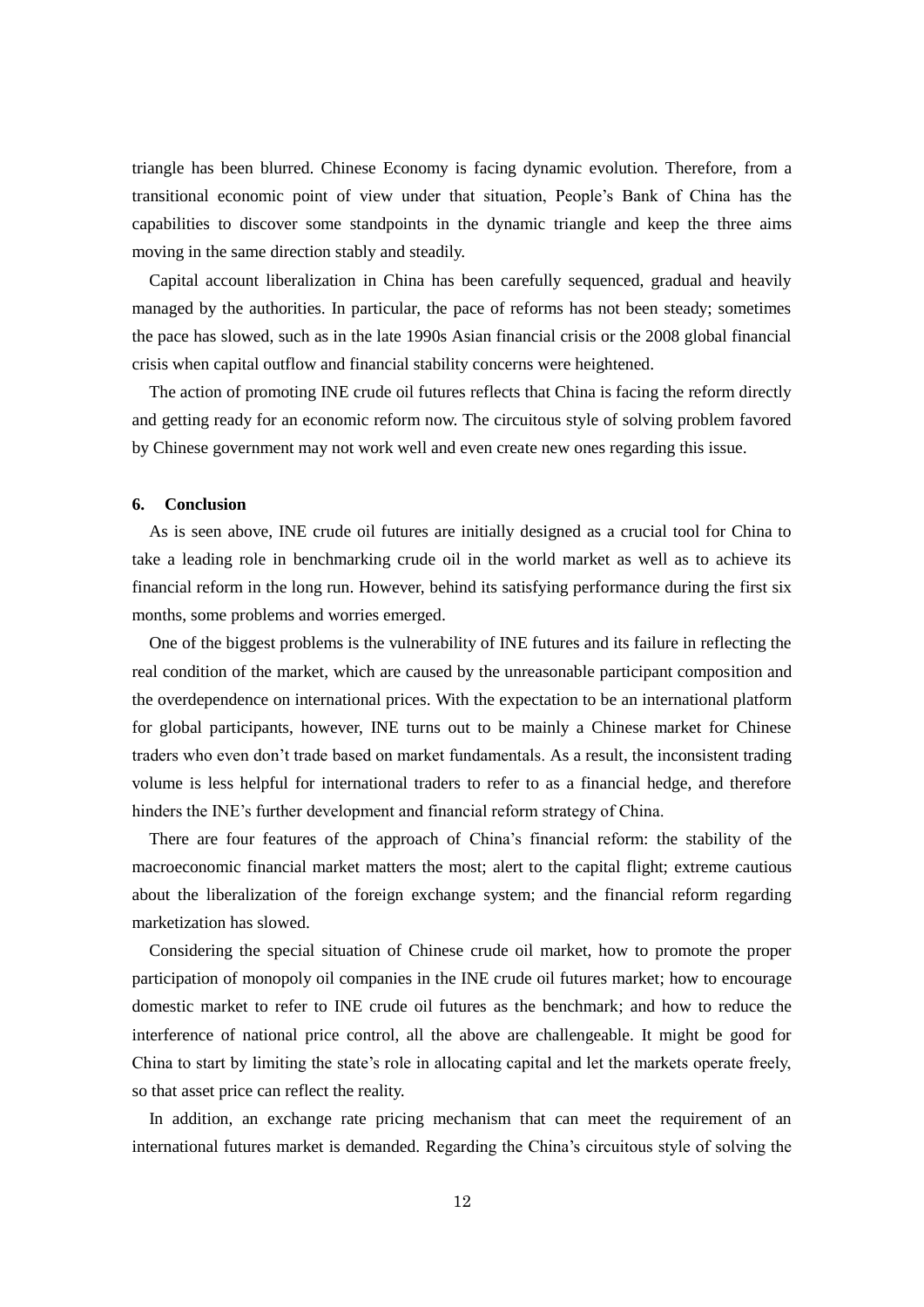problem, how to improve the current exchange rate pricing mechanism should be added more priority than capital account liberalization. For China, exchange rate reform is a prerequisite for seizing international crude oil pricing power. Under the current foreign exchange management mechanism, the introduction of crude oil futures with international traders and capitals flowing in will bring pressure and risk to foreign exchange management, which is also not conducive to the establishment of internationally recognized crude oil futures prices.

What should also be taken into consideration is how to change people's concept towards the Chinese crude oil futures. For a long time, crude oil enterprises are accustomed to producing according to instructions, without caring about the profits and losses, therefore naturally resist participating in liberalized futures market.

For the future of Shanghai INE crude oil futures market, it is hard to predict how it will be like in 5 or 10 years, because it largely depends on how soon the markets and entrepreneurs can freely play a bigger role. The opportunity for INE is the nation government's goal of positioning Shanghai as an international financial center with stronger financial resource allocation capability by  $2020^{17}$ . So, as a part of that blueprint, it does not seem a distant prospect for Shanghai crude oil futures to be further enhanced, the transaction scale of overseas investment will likely be expanded significantly.

Regardless of the speed of reform, China has been working in the direction. In this regard, the launch of Shanghai INE crude oil futures is a significant step forward. In addition, because of its high volatility and correlation with international crude oil futures, INE crude oil futures still have the potential to become a good investment product. It is greatly hoped that this kind of efforts will be steadily promoted in the time to come.

 $\overline{\phantom{a}}$ 

<sup>&</sup>lt;sup>17</sup> The People's Bank of China, the National Development and Reform Commission, the Ministry of Science and Technology issued the Action Plan for the Construction of Shanghai International Financial Center (2018-2020) on January 29<sup>th</sup>, 2019.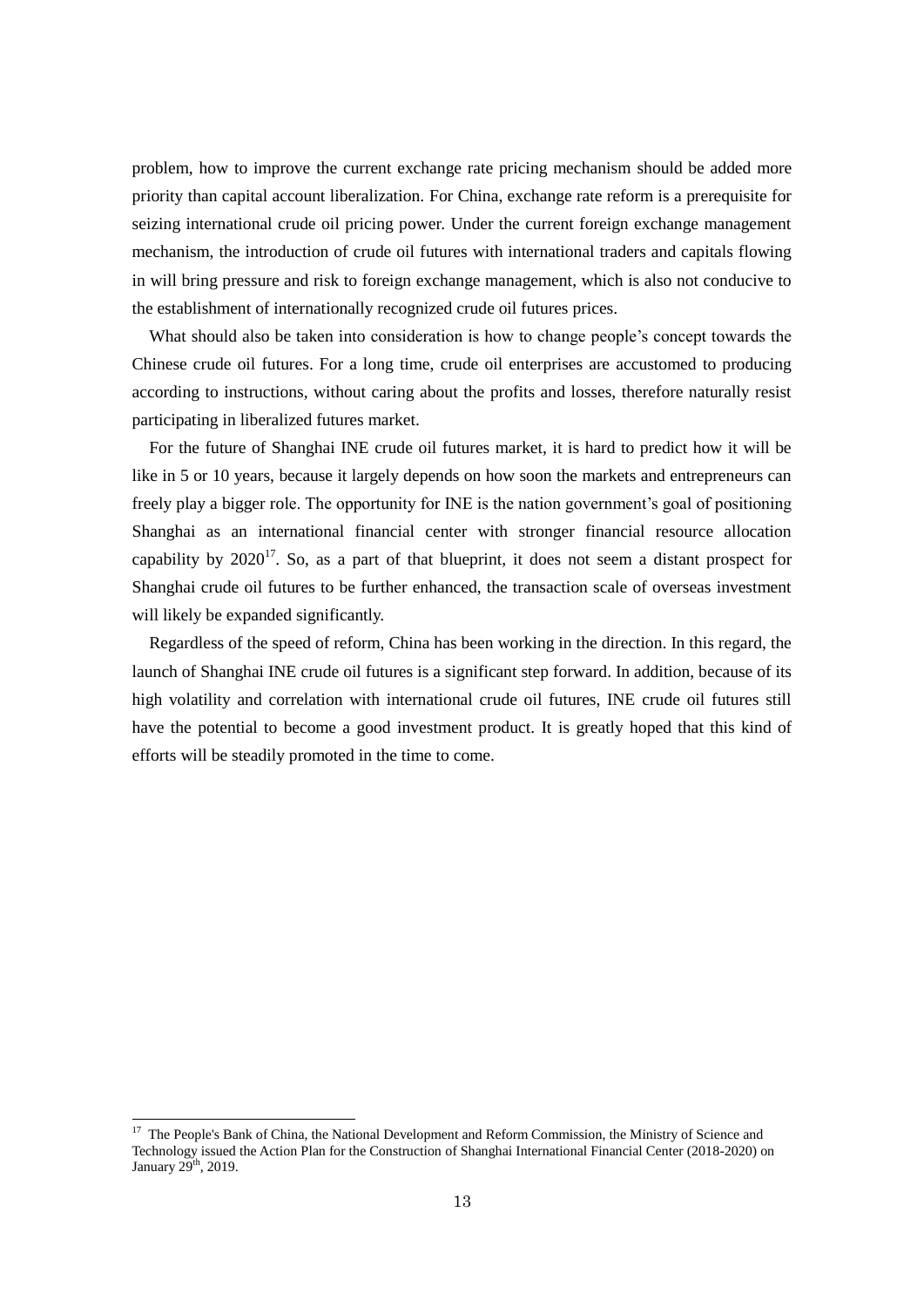# **Reference**

- 1. "Introduction to Shanghai Crude oil Futures Contrast and Delivery", <http://www.shfe.com.cn/upload/20151103/1446534605484.pdf>
- 2. "Decode China Crude Oil Futures Market", <http://www.shfe.com.cn/content/2017-528-en/speech/yuanyou-lufeng.pdf>
- 3. "100 Questions of Crude Oil Futures", <http://www.ine.cn/upload/20171225/1514181582097.pdf>
- 4. "The Action Plan for the Construction of Shanghai International Financial Center (2018-2020)", <http://www.shanghai.gov.cn/nw2/nw2314/nw2319/nw12344/u26aw58032.html>

| дррсциіл               |                                                                    |
|------------------------|--------------------------------------------------------------------|
| <b>Item</b>            | <b>Explanation</b>                                                 |
| Product                | Medium Sour Crude Oil                                              |
| <b>Contract Size</b>   | 1000 barrels per lot                                               |
| Price Quotation        | (RMB) Yuan per barrel                                              |
|                        | (no tax or duty included in the quotation)                         |
| Minimum Price          | Monthly contracts of recent twelve (12) consecutive months         |
| Fluctuation            | followed by eight (8) quarterly contracts.                         |
| <b>Trading Hours</b>   | The last trading day of the month prior to the delivery month; The |
|                        | Shanghai International Energy Exchange is entitled to adjust the   |
|                        | last trading day in accordance with the national holidays.         |
| Delivery Period        | Five (5) consecutive trading days after the last trading day.      |
|                        | Medium sour crude oil with the quality specifications of API 32.0  |
|                        | degrees and sulfur content 1.5% by weight                          |
| Grades and Quality     | The deliverable grades and the price differentials will be         |
| Specifications         | stipulated separately by the Shanghai International Energy         |
|                        | Exchange.                                                          |
|                        | Storage Facilities<br>designated by<br>Delivery<br>the<br>Shanghai |
| <b>Delivery Venues</b> | <b>International Energy Exchange</b>                               |
| Minimum Trading Margin | 5% of contract value                                               |
| Settlement Type        | Physical delivery                                                  |
| Product Symbol         | <b>SC</b>                                                          |
| Listing Exchange       | Shanghai International Energy Exchange                             |

**Appendix**

(Source) INE